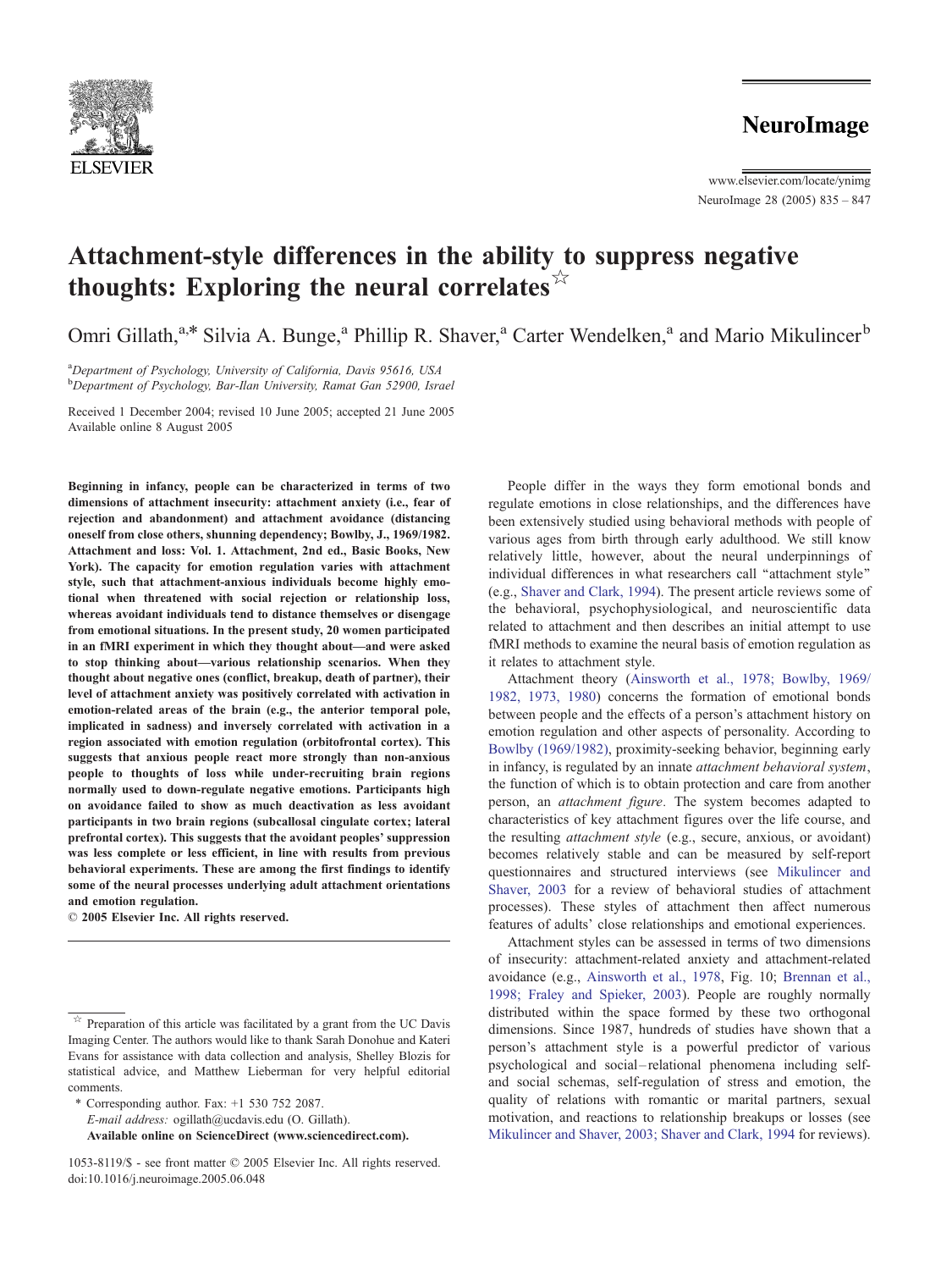Secure individuals (those scoring relatively low on both the anxiety and avoidance dimensions) cope well with stress, either by seeking support from trusted attachment figures or by calling upon mental representations of support received in the past ([Mikulincer](#page-11-0) and Shaver, 2004). Insecure individuals (those scoring relatively high on either the anxiety or the avoidance dimension, or both), who do not feel as confident about the availability and responsiveness of others, are forced to decide between two alternative coping strategies. Individuals labeled ''anxious'' by attachment researchers hyperactivate their "attachment behavioral system" ([Bowlby, 1969/](#page-10-0) 1982), whereas those labeled ''avoidant'' deactivate the system. Hyperactivation includes a high degree of emotionality and hypersensitivity to signs of acceptance or rejection. Deactivation includes suppression or down-regulation of emotion and is accomplished by a combination of conscious and unconscious processes. (See [Cassidy](#page-11-0) and Kobak, 1988; Mikulincer and Shaver, 2003, for further discussion of hyperactivation and deactivation.) These two coping strategies and their effects on mood and behavior have been documented in both cross-sectional and longitudinal studies.

Although most studies of adult attachment rely on self-report and observational methods, some attention has been paid to psychophysiological processes as well (see [Diamond, 2001](#page-11-0) for a review). Most such studies, however, have relied on surface indicators of autonomic arousal rather than using brain-imaging techniques (e.g., [Carpenter and Kirkpatrick, 1996; Feeney and Kirkpatrick,](#page-10-0) 1996; Fraley and Shaver, 1997; Mikulincer, 1998). Recently, there has been a call for more direct exploration of the neurophysiological foundations of attachment-related behavior ([Diamond, 2001; Hofer,](#page-11-0) 2003; Schore, 2000). Examination of the neural mechanisms of attachment would help to answer questions that cannot be fully answered using cognitive, behavioral, or surface physiological measures. For example, do attachment-anxious individuals activate emotions more intensely? Why do they find it difficult to regulate them? Do avoidant individuals use a particular kind of mental suppression to keep attachment-related negative emotions out of awareness? The latter question is particularly interesting because several recent studies suggest that avoidant suppression strategies are not as complete or reliable as more secure approaches to emotion regulation. That is, avoidant suppression is more subject to disruption by competing mental processes (e.g., [Mikulincer et al., 2004\)](#page-11-0).

To date, the few studies that have examined brain correlates of attachment have focused on laterality differences. [Dawson et al.](#page-11-0) (2001), using EEG, found that insecurely attached infants exhibited relatively reduced left frontal brain activity. In preliminary work on adult emotion regulation (approach and withdrawal tendencies) and brain laterality, [Cohen and Shaver \(2004\)](#page-11-0) found that avoidant individuals made more errors when judging positive attachmentrelated words presented to the right hemisphere. A mechanistic account of these laterality differences, and other attachment-related cognitive and emotional processing differences, will require in-depth characterization of attachment-style differences in brain function.

In the study reported here, we used functional magnetic resonance imaging (fMRI) to explore the neural underpinnings of emotion-regulation processes identified in previous behavioral experiments (e.g., [Fraley and Shaver, 1997; Mikulincer et al.,](#page-11-0) 2004). In those experiments, people who were involved in longterm romantic or marital relationships were asked, first, to vividly imagine that their partner was leaving them for someone else. After imagining this stressful experience for a few minutes, participants were asked to stop thinking about it. Results indicated that, on average, participants exhibited increased autonomic arousal (assessed with skin conductance measures) while thinking about the breakup and loss. When asked to stop thinking about these negative scenarios, avoidant and secure individuals were able to down-regulate their negative emotions (as indicated by a reduction in skin conductance), but anxious individuals were not ([Fraley and](#page-11-0) Shaver, 1997). Subsequent experiments showed that avoidant individuals' ability to down-regulate their emotion in this situation could be disrupted by adding a cognitive load (remembering a 7 digit number). In contrast, a cognitive load did not affect secure individuals' down-regulation of their emotions. These findings suggest that suppression is somewhat different for avoidant and non-avoidant individuals ([Mikulincer et al., 2004\)](#page-11-0).

These findings allowed us to make preliminary predictions to be tested in an fMRI experiment focused on the ability to cope with attachment-related thoughts and emotions. We expected that, when avoidant individuals were asked not to think about something, their pattern of brain activation and deactivation would be different from the pattern exhibited by non-avoidant (more secure) individuals. The nature of this difference might help to explain why avoidant, but not non-avoidant, people experience a rebound of suppressed material when a cognitive load is added, as if their suppression process was not reliable or complete. Several brain regions have been associated in previous studies with regulation and suppression of thoughts and emotions. These regions include the anterior cingulate cortex (ACC), orbital frontal cortex (OFC), lateral prefrontal cortex (LPFC), and more specifically the dorsolateral prefrontal cortex (DLPFC), and the subcallosal cingulate cortex (SCC) (e.g., [Anderson et al., 2004;](#page-10-0) Drevets, 2000; Ochsner et al., 2002; Phan et al., 2002; Rolls et al., 2003; Wyland et al., 2003). These are some of the areas in which we expected to see ''don't think vs. think'' differences as well as differences between avoidant and non-avoidant people during thought and emotion suppression.

Turning to the dimension of attachment anxiety, we know that attachment-anxious individuals become more emotional than their less anxious counterparts when thinking about breakups and losses. They also find it difficult to suppress negative thoughts and emotions even when asked to do so ([Fraley and Shaver, 1997;](#page-11-0) Mikulincer et al., 2004). Therefore, compared to individuals who score low on the anxiety dimension, we expected anxious individuals to exhibit greater activation in brain regions associated with emotions and less activation in emotion-regulation areas. Some of the brain regions most consistently associated with emotional arousal are the amygdala, rostral anterior cingulate cortex (rACC), dorsal anterior cingulate cortex (dACC), ventromedial prefrontal cortex (VMPFC), insula, anterior temporal pole (ATP), and ventral striatum (for reviews, see [Phan et al., 2002,](#page-12-0) 2004). Not all of these regions are associated with every emotion, however; and the different regions have different functions related to experiencing emotion or evaluating emotional states. For example, the amygdala is strongly associated with calculating emotional significance (e.g., [Hare et al., 2005\)](#page-11-0), whereas the ATP has been associated with sadness (e.g., [Beauregard et al., 2001;](#page-10-0) Eugene et al., 2003; Lévesque et al., 2003) and the retrieval of emotional memories ([Dolan et al., 2000; Shin et al., 1999\)](#page-11-0).<sup>1</sup>

We expected attachment anxiety to be positively correlated with activation in the following regions associated with negative

 $<sup>1</sup>$  Many researchers associate the ATP with semantic processing. However,</sup> a growing number of studies implicate this region in the experience of sadness. In the present study we examined ATP activation in relation to sad thoughts and memories connected with relationship breakups and losses.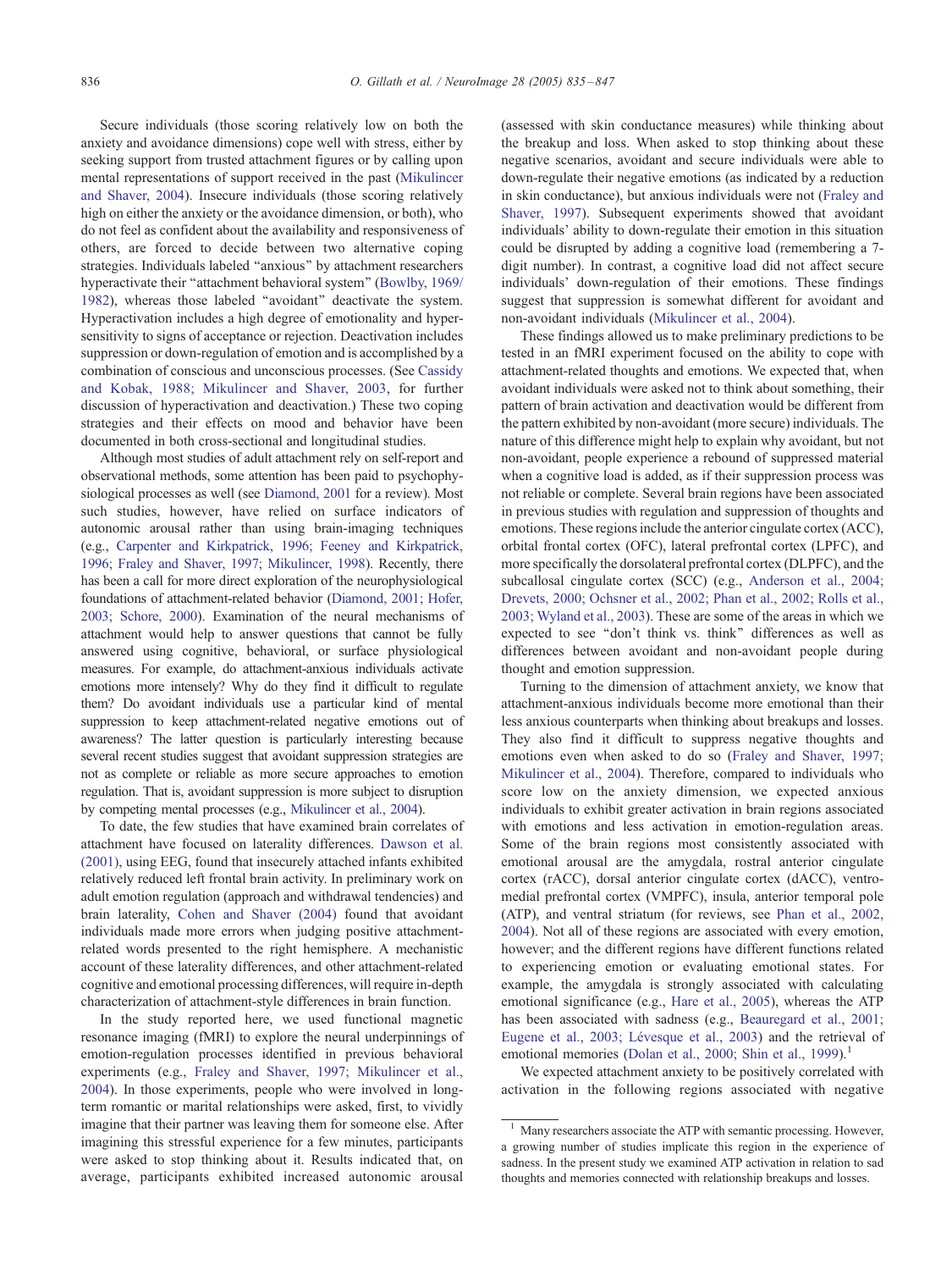emotionality: (1) the amygdala, which is engaged when fear and anxiety are experienced (e.g., [Adolphs, 2004\)](#page-10-0); (2) the ATP, which is engaged when sadness is experienced (e.g., [Blair et al., 1999;](#page-10-0) Beauregard et al., 2001; Eugene et al., 2003; Lévesque et al., 2003; Pelletier et al., 2003), especially in a social context (e.g., [Calarge et](#page-11-0) al., 2003; Ranote et al., 2004); and (3) the ACC (both its rostral and dorsal subdivisions). The rACC is known to be engaged during emotion processing (e.g., [Bush et al., 2000; Phan et al., 2003\)](#page-10-0), and the dACC has been associated with subjective distress caused by physical pain ([Rainville et al., 1997\)](#page-12-0), social rejection ([Eisenberger](#page-11-0) et al., 2003), and neuroticism ([Eisenberger et al., in press\)](#page-11-0).

The heightened emotionality of attachment-anxious individuals might result, not only from heightened emotionality per se, but also from failure to regulate it. The OFC has been implicated in thought regulation, particularly in relation to emotional and social stimuli (e.g., [Beer et al., 2004; Miller and Cohen, 2001; Roberts and Wallis,](#page-10-0) 2000; Rule et al., 2002). Lévesque et al. (2003, 2004) reported a positive correlation between regulation of sadness and OFC activation in both women and young girls. These authors suggested that the OFC, through its anatomic projections to the limbic and paralimbic regions (specifically the ATP), is involved in behavioral inhibition and voluntary suppression of emotion (see also [Cavada et](#page-11-0) al., 2000; Mesulam and Mufson, 1982). Thus, we expected attachment anxiety to be negatively correlated with activation in the OFC.

Individual differences related to activation of the ATP and the OFC have been demonstrated by [Eugene et al. \(2003\)](#page-11-0) in a study examining the voluntary expression of sadness. Some study participants recruited the ATP and the insula (regions associated with emotional expression) while watching film clips about bereavement, whereas others recruited OFC and medial PFC. We therefore expected to find that attachment-anxious people would have higher activation in the ATP and lower activation in the OFC when thinking about relationship losses.

Finally, there is considerable evidence indicating that attachment-anxious people tend to ruminate on negative thoughts and feelings and become overwhelmed by distressing memories. For example, when asked to recall one negative memory, they tend to activate many other associated negative memories ([Mikulincer and](#page-11-0) Orbach, 1995), something not observed in secure or avoidant individuals. Therefore, we were interested in exploring the possibility that attachment anxiety would correlate with activation in the hippocampus, a brain structure known to be important for associative memory retrieval (e.g., [Cohen et al., 1999; Eichen](#page-11-0)baum, 2004). The hippocampus is important for the retrieval of both emotional and non-emotional memories, including autobiographical memories (e.g., [Maguire and Frith, 2003\)](#page-11-0). Our prediction was that anxious people, who tend to recall previous negative experiences when thinking about a current negative event, would retrieve more memories while engaged in our task, which would involve greater hippocampal activation.

## Materials and methods

## Participants

Participants were 20 women students from the subject pool at the University of California, Davis, selected on the basis of their attachment scores. Each participant had either (1) a relatively high score on one of the two attachment dimensions (anxiety, avoidance) and a score close to the median on the other or (2) low scores on the two dimensions (indicating a relatively secure attachment style).<sup>2</sup> Participants were healthy, right-handed, fluent English speakers. Their ages ranged from 18 to 25, with a mean age of 20. None had a prior history of neurological or psychiatric disorders. All gave written informed consent following instructions approved by the university's Institutional Review Board.

Immediately before the fMRI experiment, participants were given a sample task in which they read a hypothetical scenario similar to what they would see during the experiment and were guided through the instructions and the meanings of the different symbols (traffic lights, as explained below). The structure of a typical condition in the upcoming experiment (control block, thinking block, suppressing block, free-thinking block) was explained and demonstrated using the hypothetical scenario.

## Questionnaire measures

In a separate session, several weeks before the experiment took place, participants completed the Experiences in Close Relationships (ECR) scale ([Brennan et al., 1998\)](#page-10-0). Eighteen items on the scale measured attachment anxiety (e.g., "I worry about being abandoned'') and 18 items measured avoidance (e.g., ''I prefer not to show a partner how I feel deep down''). Participants rated the extent to which each item was descriptive of their experiences in close relationships on a 7-point scale ranging from ''not at all'' (1) to "very much" (7). The reliability and validity of the scales have been repeatedly demonstrated (e.g., [Brennan et al., 1998; Miku](#page-10-0)lincer and Florian, 2000). In the current study, Cronbach alpha coefficients were high for the anxiety and avoidance scales (0.92 and 0.94, respectively). Neuroticism and general anxiety (i.e., trait anxiety) were also assessed because these personality traits are known to be correlated with attachment anxiety and might be legitimately viewed as offering alternative explanations of our findings (see [Mikulincer and Shaver, 2003](#page-11-0) for a review). Neuroticism was assessed with the 8-item neuroticism subscale from the Big Five Inventory (BFI; [Benet-Martinez and John, 1998\)](#page-10-0). Participants rated the extent to which an item was self-descriptive on a 5-point scale ranging from ''disagree strongly'' (1) to ''agree strongly'' (5). Cronbach alpha for the 8-item scale was high (0.87). Trait anxiety was assessed using [Spielberger et al.'s \(1983\)](#page-12-0) 20-item Trait Anxiety Inventory (STAI), on which participants rated statements on a 4-point Likert scale ranging from "almost never" to ''almost always,'' with higher scores indicating greater trait anxiety. Cronbach alpha for the STAI was 0.95.

After the experimental and anatomical scans, participants again completed the ECR scale, as well as questionnaires relating to demographics and their relationship history. The correlations between the pre-study and post-study ECR scores were high (0.83 for anxiety, 0.82 for avoidance). To maximize the reliability of participants' attachment scores, the two estimates were averaged.

## Behavioral tasks

Participants underwent five MRI scans (9 min, 43 s apiece), each of which included four task epochs (blocks). The task design

<sup>&</sup>lt;sup>2</sup> The scores on attachment anxiety and avoidance (means on 7-point scales) for each participant were as follows: 6.00, 2.06; 1.89, 1.03; 4.69, 2.53; 3.92, 1.31; 2.11, 2.19; 5.08, 1.89; 2.22, 5.45; 4.66, 1.25; 3.83, 3.36; 5.92, 2.92; 4.05, 1.39; 2.70, 1; 5.39; 2.80; 4.64, 2.03; 4.58, 2.00; 1.50, 3.81; 2.55, 1.00; 3.64, 1.28; 1.78, 1.22; 1.72, 1.03.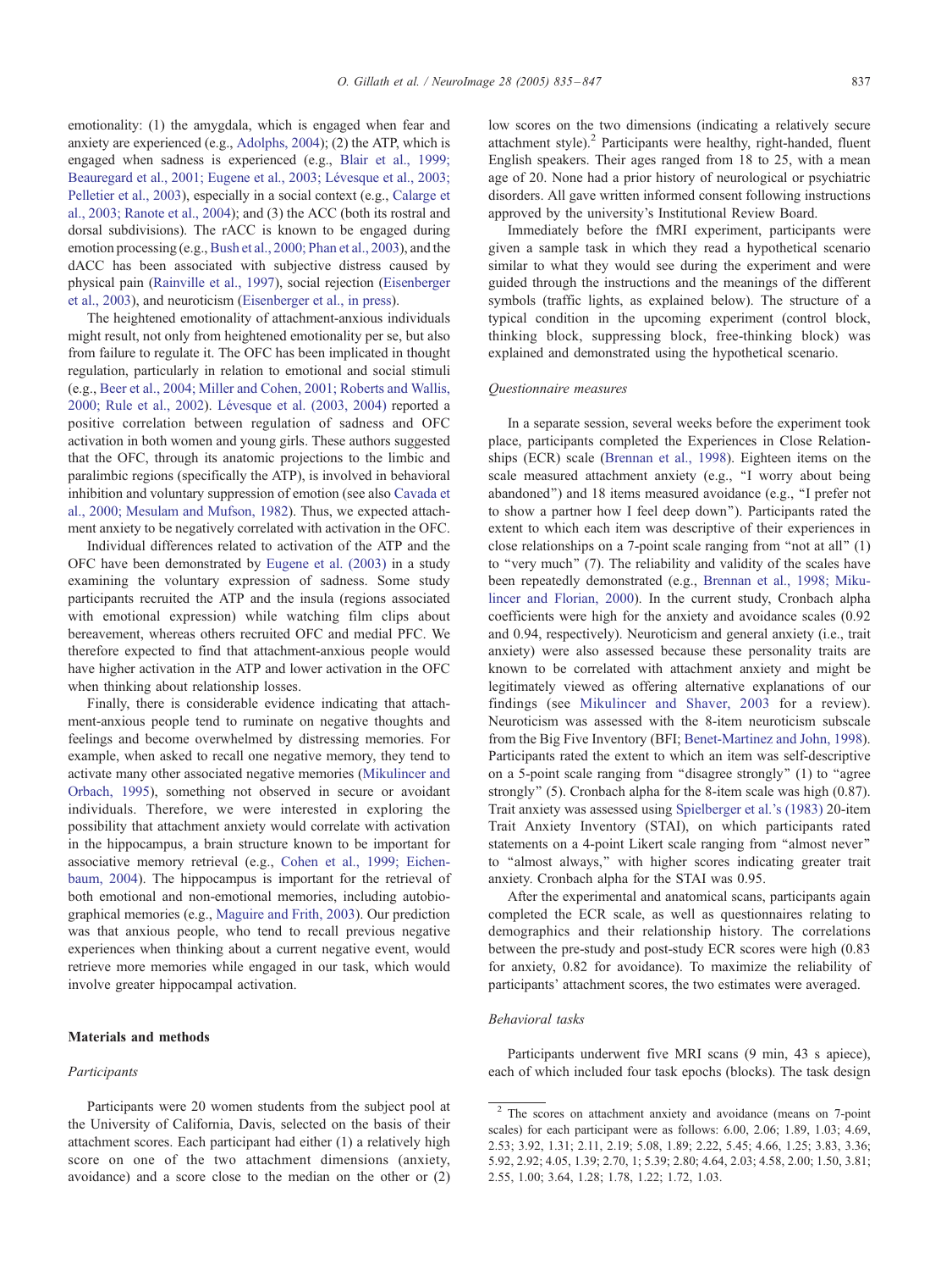

Fig. 1. Order in which the blocks were presented. In the control block, participants pressed a button every time the yellow light appeared. In the Think block, they pressed the button whenever they experienced a shift in thoughts or images. In the Don't Think block, they pressed the button whenever they happened to think about the forbidden topic. In the Free-Thinking block, they pressed the button whenever they happened to think about the formerly forbidden topic.

was based on a prior study of thought suppression ([Mitchell et al.,](#page-12-0) unpublished manuscript). A green traffic light (see Fig. 1) instructed participants to think for 2 min about a specific scenario and press a response button whenever they had a new thought or image related to the scenario (henceforth referred to as the Think block). A red traffic light instructed participants to try not to think about the previous scenario but to press the response button whenever they did happen to think about it (Don't Think block). A green traffic light with the number '2' superimposed on it instructed participants to think about whatever came to mind and press the response button if they happened to think about the previously excluded topic. Finally, a yellow traffic light meant simply that participants should press the response button. This yellow light block served as a visual and motor control for the other blocks. Participants indicated a change in thoughts (in the ''thinking'' conditions) or thinking about the forbidden topic (in the "don't think" conditions) by pressing a button with their right hand. Each block (120 s) occurred only once per scan. Results for the Think and Don't Think blocks are reported here.

The instructions for each block were presented for 20 s followed by a traffic light for 120 s. For example, just before the first Think block participants read the following instructions: ''In the next 2 min (during which you will see a green traffic light with no number in it), please imagine as vividly as you can that you are driving alone to Lake Tahoe. Please press the button whenever a major shift in topic, image, scene, or activity occurs.'' Each of the five scenarios was either emotionally neutral, neutral but relationship-related, or emotionally negative and relationship-related. The order of the scenarios was the same for all participants. The second scenario involved remembering or imagining a neutral activity engaged with the participant's romantic partner, such as shopping in a mall or supermarket. The third scenario involved remembering or imagining a conflict or argument with the romantic partner. The fourth scenario involved remembering or imagining breaking up with the partner. The fifth scenario involved imagining that their partner died. At the end of each scan, participants were given a 30 s rest break. At the end of the fifth scan, they underwent a 10-min anatomical scan. They then rested and completed a series of questionnaires and were debriefed and asked about their thoughts and methods of suppression. Presentation software (Neurobehavioral Systems Inc., San Francisco, CA, USA) was used to present the traffic lights and instructions synchronously with fMRI data acquisition. Participants viewed the stimuli on a screen via a mirror in the head coil of the scanner.

## fMRI data acquisition and analysis

Brain images were acquired with a 1.5 T GE Signa scanner at the UC Davis Imaging Research Center. Head motion was minimized with comfortable padding around the participant's head. Functional images were acquired with gradient-recalled echo EPI sensitive to the blood oxygen level dependent (BOLD) contrast (TR =  $2.5$  s, TE = 40 ms, 24 contiguous 4 mm oblique axial slices parallel to the AC – PC line). After the experimental scans, high-resolution anatomical images were collected for each participant (TR =  $12 \text{ ms}$ , TE =  $4.5 \text{ ms}$ , voxel dimensions =  $1 \times 1 \times 1$  mm).

Data were preprocessed with SPM2 (Wellcome Department of Cognitive Neurology, London, UK) on the Matlab 6.5.1 platform (Mathworks Inc., Natick, MA). The first five brain volumes of each scan were discarded from the analysis to eliminate nonequilibrium effects of magnetization. The remaining 224 volumes were used for the subsequent analyses. Images were corrected for differences in timing of slice acquisition, and were then submitted to rigid body motion correction. Structural and functional volumes were spatially normalized to T1 and EPI templates in SPM, respectively. Templates are based on the MNI305 stereotaxic space ([Cocosco et al., 1997\)](#page-11-0), an approximation of Talairach space based on the [Talairach and](#page-12-0) Tournoux (1988) atlas. The normalization algorithm consisted of a 12-parameter affine transformation together with a nonlinear transformation involving cosine basis functions, and resampled the volumes to  $2 \times 2 \times 2$  mm cubic voxels. Functional volumes were spatially smoothed with an 8-mm FWHM isotropic Gaussian kernel.

Statistical analyses were performed on individual participants' data with the general linear model implemented in SPM2. The fMRI time series data were modeled as a series of epochs convolved with a canonical hemodynamic response function. The resulting functions were used as covariates in a general linear model, along with a basis set of cosine functions that high-pass filtered the data, as well as a covariate for session effects. The data were high-pass filtered with the maximal frequency of task alternation (280 s) to cut off baseline drifts and low-pass filtered with a hemodynamic response function to control for temporal autocorrelation. The least-squares parameter estimates of height of the best-fitting synthetic HRF for each condition were used in pairwise contrasts, and the resulting contrast images, computed on a subject-by-subject basis, were submitted to group analyses. At the group level, contrasts between conditions were computed by performing one-tailed  $t$  tests on these images, treating participants as a random effect. Task-related responses were generally considered significant if they consisted of at least 5 contiguous voxels that exceeded an uncorrected threshold of  $P \leq 0.001$ , although in a few cases, when exploring details of individual differences, we used a more liberal threshold,  $P < 0.005$ .

Region-of-interest (ROI) analyses were performed with the MarsBar toolbox in SPM2 ([Brett et al., 2002;](#page-10-0) [http://marsbar.]( http:\\www.marsbar.sourceforge.net ) sourceforge.net/). We used functional ROIs for targeted regions identified in contrasts of interest: namely, the ATP, ACC, hippocampus, and SCC. Additionally, we used anatomical ROIs provided by MarsBar for regions that were of interest but not identified in the whole-brain contrasts: OFC (BA 11), LPFC (BA 9), and the amygdala. Mean contrast values for each participant and condition were extracted for each ROI and submitted to a repeated measures analysis and post-hoc comparisons. The goal of this exploratory study was to identify candidate regions that might be differentially engaged by individuals who differed in attachment style. Thus, a number of ROIs were examined (9 total), and the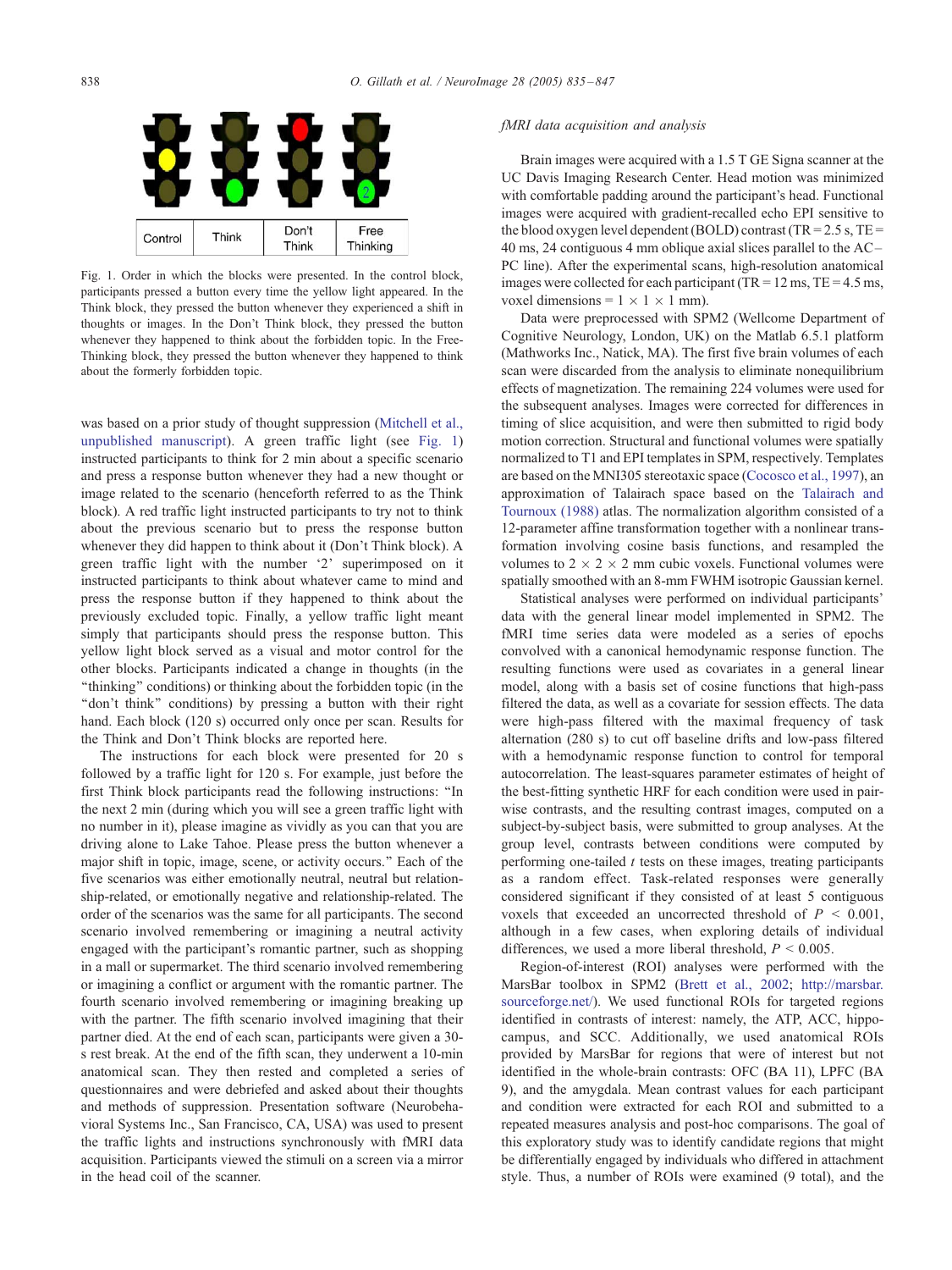resulting ROI analyses were not corrected for multiple comparisons. In the whole-brain analyses, we focused on four key contrasts: Don't Think > Think, Don't Think Relationship > Think Relationship, Don't Think Negative > Think Negative, and Think Negative > Think Neutral.

## Statistical models

Regression analyses were used to examine associations between signal intensity in various brain regions and scores on the two attachment-style dimensions. We conducted another set of regression analyses predicting activation in various brain regions from the average number of button presses in each block. When assessing statistical relations between different brain regions, we examined only relations that made sense anatomically ([Buchel and](#page-10-0) Friston, 1997). Based on anatomical studies in non-human primates, we assumed that the ACC, OFC, and the ATP are interconnected in humans (e.g., [Cavada et al., 2000; Mesulam and](#page-11-0) Mufson, 1982; Morán et al., 1987; Morecraft et al., 1992).

# Results

# Questionnaire measures

Attachment anxiety and avoidance were uncorrelated  $(r =$ 0.034,  $P = 0.88$ ), as intended. As expected, there was a positive correlation between attachment anxiety and trait anxiety ( $r = 0.46$ ,  $P \leq 0.05$  and a trend toward a positive correlation between attachment anxiety and neuroticism  $(r = 0.42, P = 0.065)$ . Neuroticism and trait anxiety were highly correlated  $(r = 0.81,$  $P \leq 0.001$ ).

# Behavioral data

Participants made fewer button presses in the not-thinking conditions than in the thinking conditions overall  $(t_{(1,19)} = 5.52, P <$ 0.001), in line with our instructions. Otherwise, the amount of button pressing did not differ significantly across the different scenarios and was not correlated with either attachment-style dimension. Nevertheless, there were small correlations within conditions compatible with previous studies (e.g., [Fraley and Shaver, 1997; Mikulincer et](#page-11-0) al., 2004): i.e., more button presses for more anxious participants in the rebound, or Free Thought (green light with a "2" superimposed

on it), conditions, and fewer button presses for the more avoidant participants. The failure of these trends to reach statistical significance may be due to the small sample size (in contrast, for example, [Fraley and Shaver, 1997](#page-11-0) studied the reactions of 200 people, and [Mikulincer et al., 2004](#page-11-0) studied the reactions of 120 people).

# Neuroimaging data

#### Whole-brain comparisons

Our study combines two lines of research, the first dealing with individual differences in attachment style and their effects on emotion regulation and cognitive control and the other dealing with neural correlates of thought suppression. Although our main interest was attachment style, we began our analyses at the level of the entire group of 20 participants to see whether our suppression-related findings were in line with previous findings. In these group-level analyses, thought suppression was associated with higher activation in a region known to be related to control, conflict, and self-regulation: the dorsal ACC (see Fig. 2a; for review of relevant studies, see [Botvinick et al., 2004\)](#page-10-0). Specifically, participants exhibited greater activation in this region when trying not to think about a given scenario (collapsing across the five conditions that involved ''not thinking'': neutral alone, neutral with partner, conflict with partner, breakup, and partner's death) than when "thinking" about that same scenario  $(t_{(1,19)} = 4.92, P <$ 0.001). Activation while suppressing was also found in the MPFC (Fig. 2b)  $(t_{(1,19)} = 4.32, P < 0.001)$ , a region known to be associated with self-related processing and monitoring (e.g., [Gusnard et al., 2001; Johnson et al., 2002; Kelley et al., 2002\)](#page-11-0).

Similar results were achieved when only attachment-related conditions were included in the comparison (ACC:  $t_{(1,19)} = 4.37$ ,  $P \le 0.001$ ; MPFC:  $t_{(1,19)} = 4.13$ ,  $P \le 0.001$ ) or when only negative conditions were included in it (ACC:  $t_{(1,19)} = 4.19$ ,  $P \le$ 0.001; MPFC:  $t_{(1,19)} = 3.36$ ,  $P = 0.002$ ). In summary, the grouplevel analyses revealed increased activation during thought suppression in several midline PFC structures, compatible with previous studies ([Gusnard et al., 2001; Johnson et al., 2002;](#page-11-0) Kelley et al., 2002; Wyland et al., 2003).

### Correlations with avoidance

We hypothesized that avoidant participants, as compared with non-avoidant ones, would have a different pattern of activation related to not thinking about a particular topic because, in behavioral studies, such people seem to retain some activation or availability of



Fig. 2. Neural correlates of thought suppression revealed at the group level. The Don't Think > Think contrast revealed activation in the ACC (a) and MPFC (b).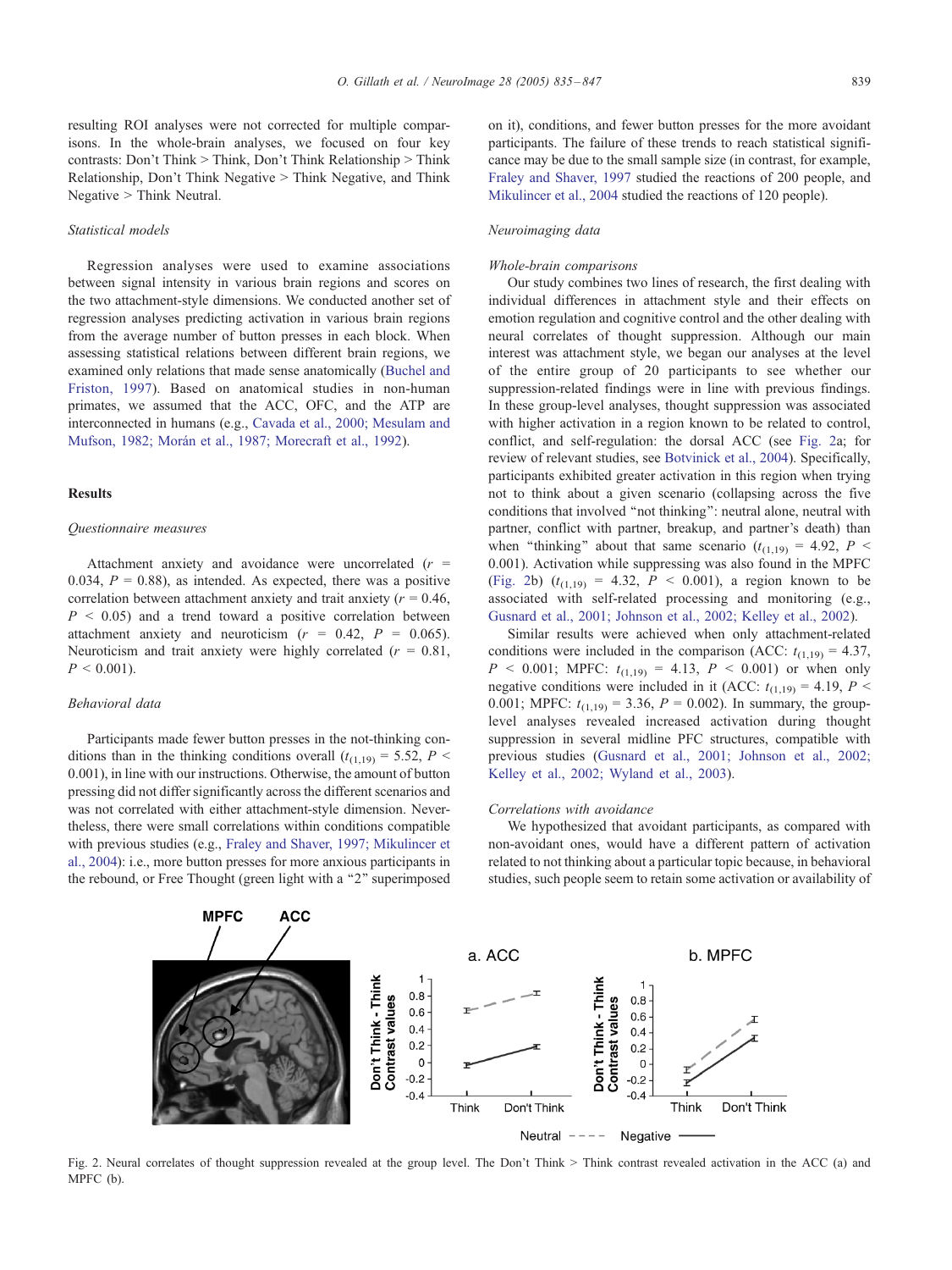<span id="page-5-0"></span>loss-related thoughts even when some indexes (e.g., skin conductance) indicate that they have successfully suppressed them.

To test this prediction, we first examined whether avoidance is correlated with the pattern of activation noted in the whole-brain comparisons described above. We started by regressing the contrast "Don't Think-Think" (collapsed across the five scenarios) on avoidance. This analysis revealed a positive association between avoidance and activation in the subcallosal cingulate cortex (SCC  $(0, 22, -2); t_{(1,19)} = 3.21, P = 0.002;$  see Fig. 3a). After looking at the whole-brain results, we examined the way in which attachment avoidance correlated with activation in the SCC while controlling for attachment anxiety (an unlikely confound but one we wished to rule out completely). In the first step of the regression analysis, we entered attachment anxiety, which turned out not to be significantly associated with relative activation in the SCC. In the second step, we entered attachment avoidance, confirming that relative activation in the SCC during ''not thinking'' was positively associated with avoidance ( $\beta = 0.54$ ,  $t_{(2,17)} = 2.70$ ,  $P = 0.015$ ).

To better understand the role of the SCC in the suppression process and to examine the differences in its activation between avoidant and non-avoidant individuals, we conducted a repeated measures analysis of variance, in which the ''Don't Think'' and ''Think'' conditions were treated as a repeated measure and avoidance was treated as a predictor. The analysis revealed a significant interaction between avoidance and the ''Don't Think – Think" contrast  $(F(1,17) = 5.64, P < 0.05$ ; see Fig. 3b). Tests for simple main effects revealed that, among participants scoring low on avoidance, not thinking was associated with lower SCC activation than thinking (Don't Think:  $M = -0.68$ , SD = 0.27; Think:  $M = -0.22$ , SD = 0.18;  $F(1,9) = 6.03$ ,  $P < 0.05$ ). No such relative deactivation in the SCC was evident among individuals who scored high on avoidance ( $M = -0.09$ , SD = 0.20 for thinking;  $M =$  $-0.07$ , SD = 0.25 for not thinking;  $F < 1$ ). Thus, non-avoidant participants tended to increase deactivation in the SCC when not thinking, whereas avoidant people did not. This suggests that, while everyone activated the same regions (ACC and MPFC) to suppress



Fig. 3. Avoidant attachment was positively correlated with thought suppression (Don't Think > Think) in the SCC (BA 25) (a). Interaction between avoidant attachment and Don't Think vs. Think; the Y-axis in Panel (b) represents the contrast between each task condition (Think or Don't think) and the control condition (thinking about driving alone). A similar pattern was revealed for the suppression of relationship-related thoughts. Panel (c) shows the interaction between avoidant attachment and ''Don't Think Relationships vs. Think Relationships''; again, the Y-axis represents the contrast between each task condition (Think relationship or Don't think relationships) and the control condition (thinking about driving alone).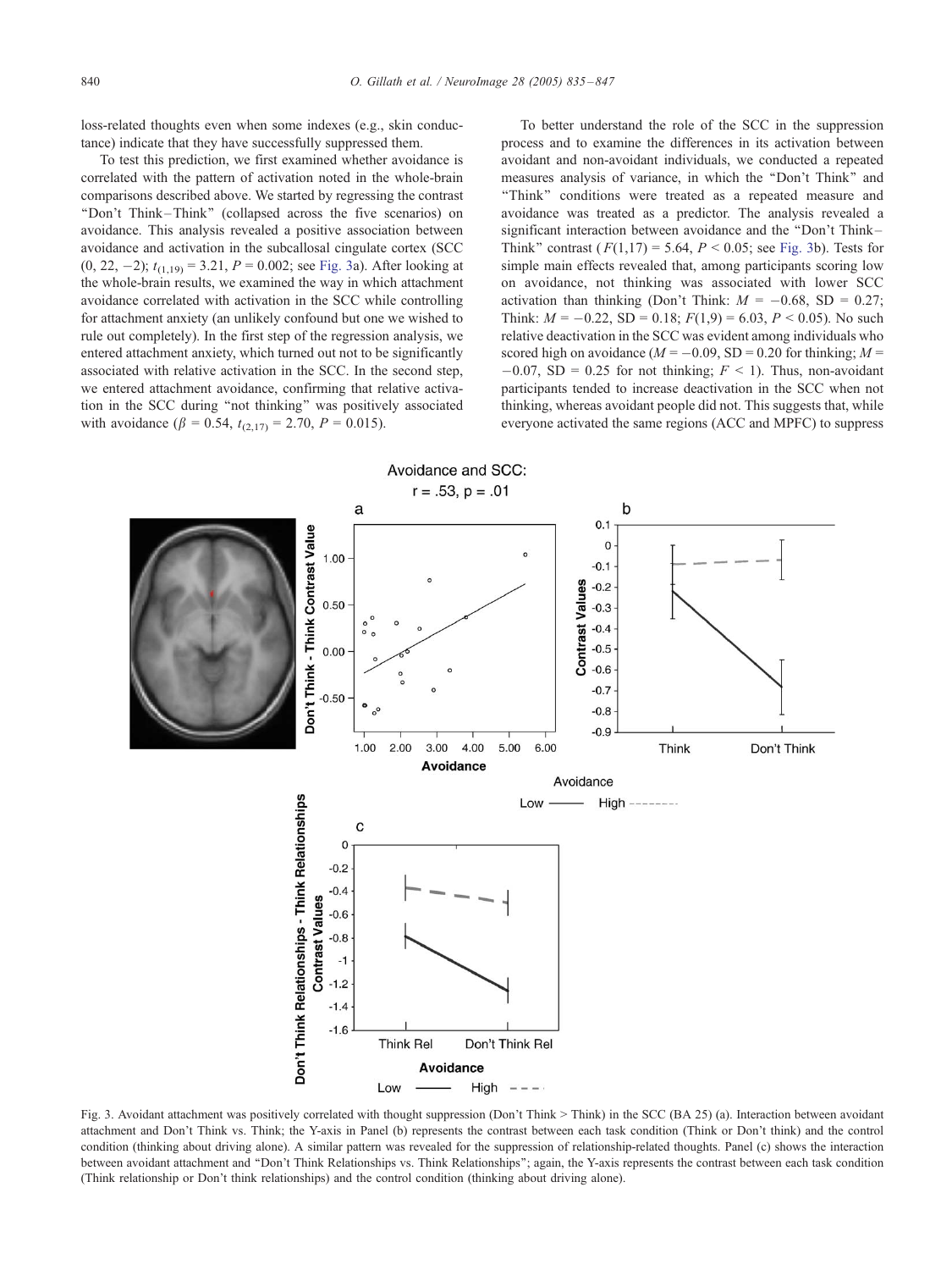thoughts or ''stop thinking,'' non-avoidant participants focused their efforts in those regions while deactivating other regions. More avoidant participants activated the ACC and MPFC but did not show corresponding deactivation in the SCC.

The above analyses focused only on individual differences in attachment style, without regard to the nature of the material participants were thinking about or trying not to think about; however, previous studies of attachment-related cognitive and emotional processes focused mainly on relationship-related thoughts and emotions. Therefore, we conducted a series of analyses involving only relationship-related content. The relevant contrast was ''Don't Think Relationship –Think Relationship'' (which excludes the condition in which participants thought about or tried not to think about driving alone to Lake Tahoe). As already noted, the whole-brain comparisons revealed similar patterns of activation in the ACC and the MPFC regardless of thought content.

We therefore examined possible effects of avoidance on suppression of relationship-related thoughts. We did this by regressing the contrast ''Don't Think Relationship –Think Relationship'' on the avoidance score. The results were similar to those for the regression of the "Don't Think-Think" contrast on avoidance; that is, although everyone activated certain brain regions during suppression (ACC and MPFC), the more avoidant participants showed more activation (or less deactivation) in another region. However, this time, unlike the previous regression involving avoidance, greater deactivation for the less avoidant participants occurred in the LPFC (BA9  $(-38, 12, 26)$ ;  $t_{(1,19)} =$ 3.36,  $P = 0.0017$ ; see [Fig. 3c](#page-5-0)) rather than in the SCC. (As in the previous analysis, as indicated in Table 1, we used a more liberal threshold of  $P \leq 0.005$ ).

| Table 1<br>Whole-brain contrasts of interest                                                                                         |                                                       |                                |             |
|--------------------------------------------------------------------------------------------------------------------------------------|-------------------------------------------------------|--------------------------------|-------------|
| Region                                                                                                                               | $\sim$ BA Coordinates of P $t$<br>peak activity value |                                | Z<br>scores |
| (A) Thought suppression group contrast (Don't Think $>$ Think)                                                                       |                                                       |                                |             |
| L anterior cingulate cortex                                                                                                          | $32 - 101826$                                         | 0.001 4.92 3.90                |             |
| L medial prefrontal cortex 10                                                                                                        | $-8582$                                               | 0.001 4.32 3.56                |             |
| (B) Attachment-related thought suppression                                                                                           |                                                       |                                |             |
| (Don't Think Relationship > Think Relationship)                                                                                      |                                                       |                                |             |
| L anterior cingulate cortex 32                                                                                                       | $-10$ 18 26                                           | 0.001 4.37 3.59                |             |
| L medial prefrontal cortex 10                                                                                                        | $-8, 56, 2$                                           | 0.001 4.13 3.44                |             |
| (C) Negative thought suppression group contrast<br>(Don't Think Negative > Think Negative)                                           |                                                       |                                |             |
| L anterior cingulate cortex $32 -142024$                                                                                             |                                                       | 0.001 4.19 3.48                |             |
| L medial prefrontal cortex 10                                                                                                        | $-8560$                                               | 0.002 3.36 2.94                |             |
| (D) Regions in which the difference in activation between Think<br>Negative and Think Neutral was correlated with attachment anxiety |                                                       |                                |             |
| L anterior temporal pole cortex $21 -382 -30$                                                                                        |                                                       | $0.001$ 4.63 3.71 <sup>a</sup> |             |
| L hippocampus $b$                                                                                                                    | $-32 -24 -14$ 0.001 3.47 2.99 <sup>a</sup>            |                                |             |
| L Anterior cingulate cortex <sup>b</sup>                                                                                             | $24 -42420$                                           | $0.001$ 3.88 3.26 <sup>a</sup> |             |
| (E) Region in which the difference in activation between Don't Think and                                                             |                                                       |                                |             |

Think was correlated with attachment avoidance Subcallosal cingulate cortex<sup>b</sup> 25 0 22  $-2$ 0.002 3.21 2.82<sup>a</sup>

<sup>a</sup> The correlation coefficients for these analyses are reported in the corresponding figures.

<sup>b</sup> Regression analyses were conducted using a statistical threshold of  $P < 0.005$ , uncorrected.

To better understand this result, we conducted a repeated measures analysis of variance, where activation in the ''Don't Think Relationship'' and ''Think Relationship'' conditions was treated as a repeated measure and avoidance was the predictor. This yielded a significant interaction between avoidance and the repeated measure comparing the ''Don't Think Relationship'' and "Think Relationship" conditions  $(F(1,17) = 6.97, P < 0.05;$  see [Fig. 3c](#page-5-0)). Tests for simple main effects revealed that, among participants scoring low on avoidance, not thinking was associated with lower LPFC activation than thinking (Don't Think Relationship:  $M = -1.26$ , SD = 0.79; Think:  $M = -0.79$ , SD = 0.85;  $F(1,9) = 31.85$ ,  $P < 0.001$ ). No such relative LPFC deactivation was evident among individuals who scored high on avoidance (Don't Think Relationship:  $M = -0.50$ , SD = 0.53; Think:  $M =$  $-0.37$ , SD = 0.55;  $F = 2.95$  P = 0.120). Thus, non-avoidant participants tended to increase deactivation in the LPFC when not thinking about the relationship scenarios, whereas highly avoidant participants did not.

When we focused only on the emotionally negative relationship scenarios (conflict, breakup, and partner's death), a similar pattern of deactivation in the LPFC was evident. When the ''Don't Think Negative –Think Negative'' contrast was regressed on avoidance, we found a difference in the LPFC (BA9  $(-38, 12, 26)$ ;  $t_{(1,19)} =$ 3.14,  $P = 0.003$ ). To examine this result in greater detail, we conducted a repeated measures analysis of variance, where activation in the two conditions, Don't think about-negativerelationship scenarios and Think about them, was treated as the repeated measure and avoidance was the predictor. This revealed a significant interaction between avoidance and the repeated measure comparing the ''Don't Think Negative'' and ''Think Negative'' conditions  $(F(1,17) = 4.19, P = 0.05)$ . Tests for simple main effects revealed that, among participants scoring low on avoidance, not thinking was associated with lower LPFC activation (i.e., greater deactivation) than thinking (Don't Think Negative:  $M =$  $-1.19$ , SD = 0.79; Think:  $M = -0.75$ , SD = 0.92;  $F(1,9) = 25.01$ ,  $P = 0.001$ ). No such relative LPFC deactivation was evident among individuals who scored high on avoidance (Don't Think Negative:  $M = -0.58$ , SD = 0.63; Think:  $M = -0.45$ , SD = 0.59;  $F = 2.46$   $P = 0.151$ . Thus, non-avoidant participants tended to increase deactivation in the LPFC when not thinking, but the avoidant participants did not.

# Correlations with anxiety

As expected, activation in emotion- and conflict-related regions was correlated with attachment anxiety. Specifically, when thinking about the negative scenarios (conflict, breakup, and death versus driving alone or shopping with one's partner), higher activation was found in the left ATP, the left hippocampus, and the left dorsal ACC as a function of attachment anxiety (see Table 1 and [Fig. 4\)](#page-7-0). We conducted region-of-interest (ROI) analyses in each of these regions to better characterize the activation patterns. In these ROIs, we compared activation across the three negative conditions and the neutral ''shopping with partner'' condition, using the ''driving alone'' condition as a baseline for all four conditions. We conducted hierarchical regression analyses in which activation in the ATP, hippocampus, or ACC served as the dependent variable. Attachment anxiety, attachment avoidance, neuroticism, and trait anxiety (the latter three being potential confounds) served as the independent variables. In the first step of each regression analysis, we entered neuroticism and trait anxiety scores to control for their effects. In the second step, we entered the two attachment scores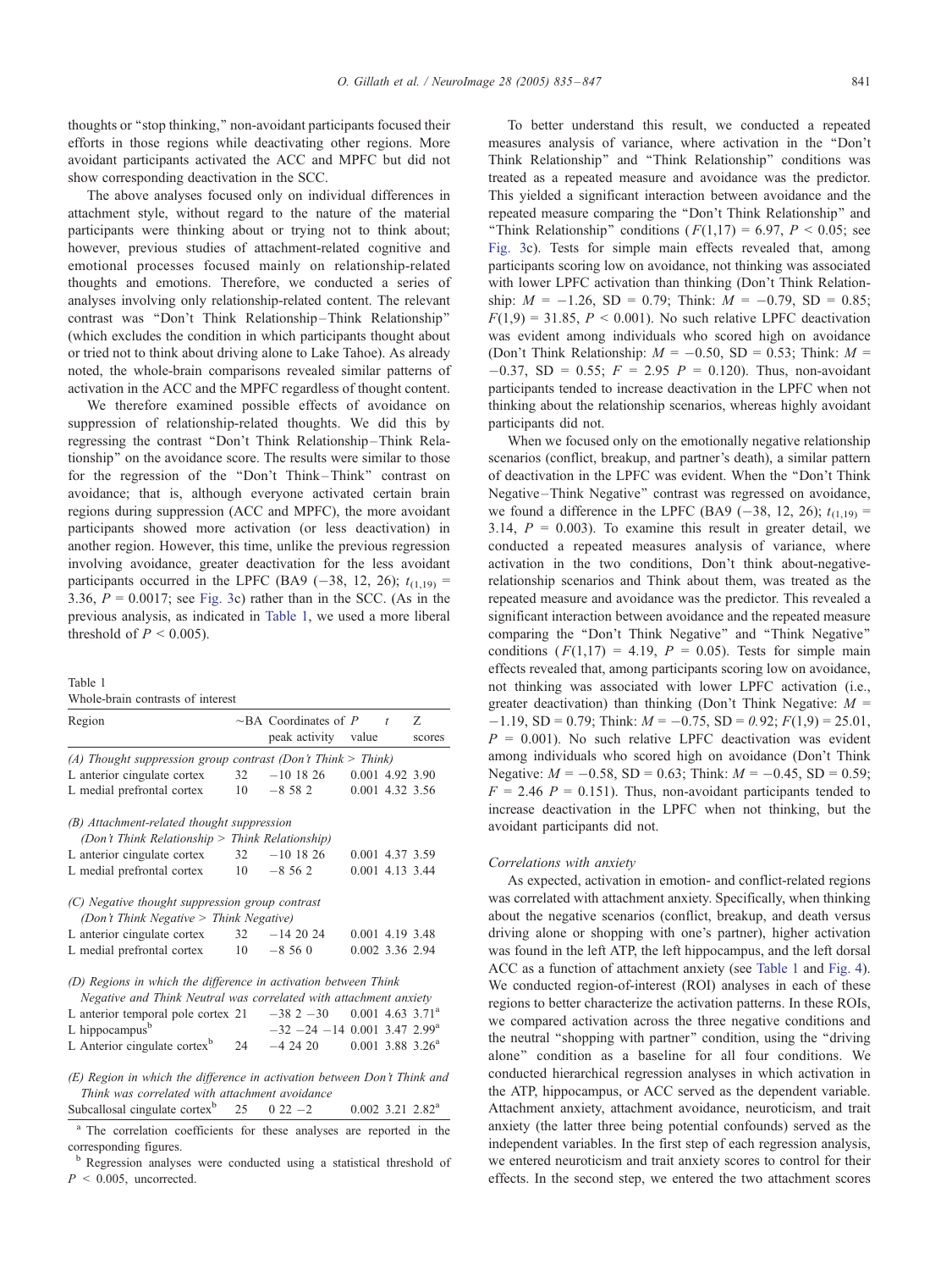# Attachment anxiety and ATP:  $r = .74$ ,  $p < .0001$

<span id="page-7-0"></span>

Fig. 4. Attachment anxiety and neural correlates of thinking negative thoughts. Across individuals, anxiety was associated with greater activation during negative thoughts (Think Negative > Think Neutral) in the ATP, hippocampus, and ACC.

(which allowed us to control for avoidance while considering the effects of anxiety). These analyses revealed that neuroticism and trait anxiety did not significantly predict activation in the regions of interest but that attachment anxiety was positively associated with relative activation during emotion-related thought (''Think Negative > Think Neutral'') in all three regions—ATP, hippocampus, and ACC—even when neuroticism, trait anxiety, and avoidance were respectively controlled (the  $\beta$  for anxiety predicting activation

in the ATP was 0.91,  $t_{(4,15)} = 7.05$ ,  $P < 0.0001$ ; the  $\beta$  for anxiety when predicting activation in the hippocampus was 0.55,  $t_{(4,15)}$  = 2.57,  $P < 0.05$ ; the  $\beta$  for anxiety when predicting activation in the ACC was 0.79,  $t_{(4,15)} = 3.78$ ,  $P = 0.002$ ). We conducted similar analyses in which we used the residual attachment anxiety score, after statistically controlling for avoidance, neuroticism, and general anxiety, in our initial search for correlated regions of activation, and the same set of regions was identified.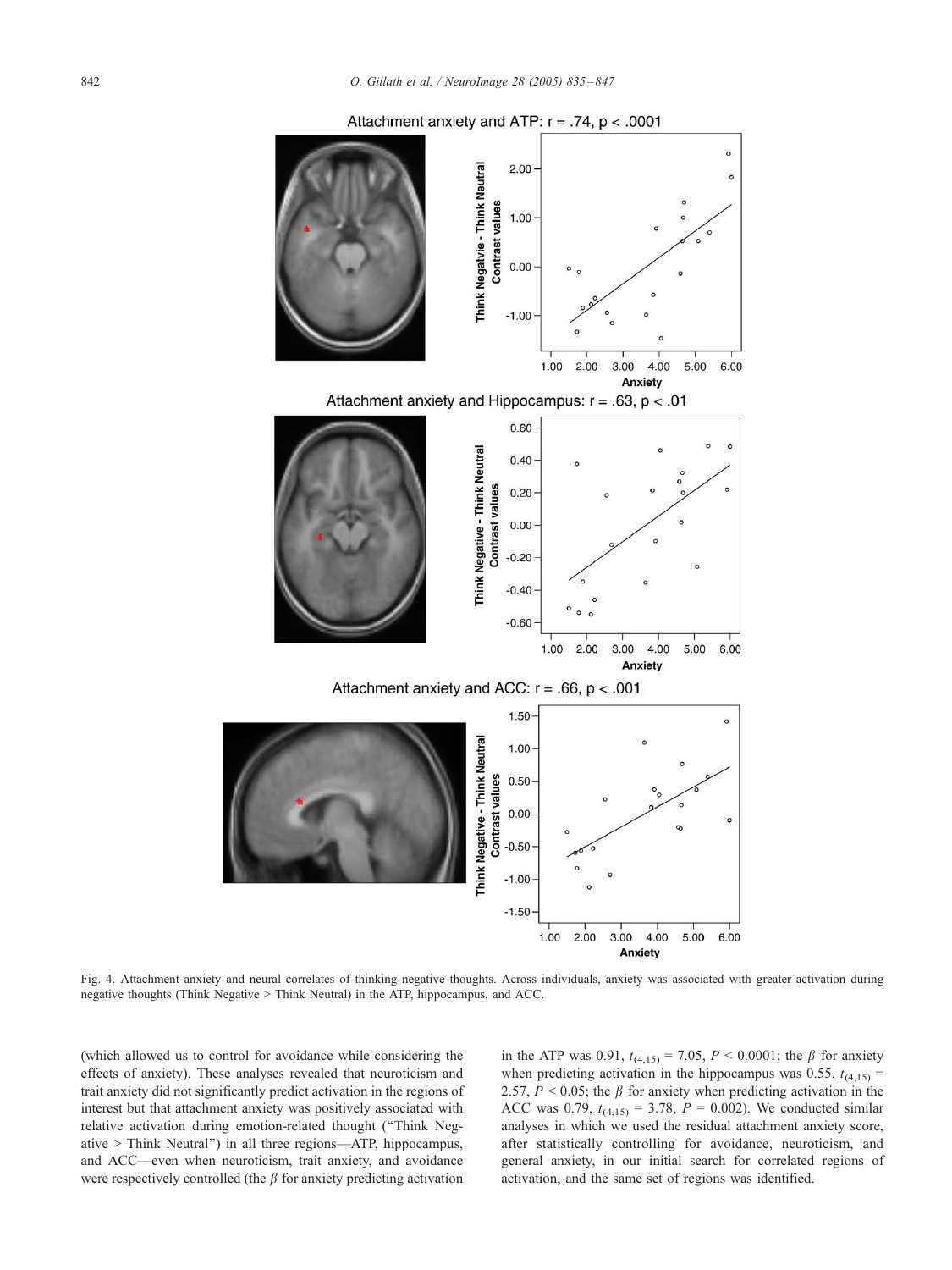In a regression analysis performed to examine the same contrast ("Think Negative > Think Neutral") with respect to the left OFC (Fig. 5a), the relative degree of activation while thinking negative thoughts was negatively correlated with attachment anxiety, even when neuroticism, trait anxiety, and avoidance were controlled ( $\beta = -0.64$ ,  $t_{(4,15)} = -2.95$ ,  $P = 0.01$ ), revealing that more anxious participants failed to activate OFC as robustly as their less anxious counterparts. This finding led us to consider the possibility that activation in the ATP, which we interpret as indicating emotional arousal, was negatively correlated with activation in the OFC. The OFC is known to regulate emotion via its anatomical connections with the ATP (e.g., [Cavada et al.,](#page-11-0) 2000; Lévesque et al., 2003; Mesulam and Mufson, 1982). As predicted, there was a negative correlation between OFC and ATP activation ( $r = -0.57$ ,  $P = 0.009$ ) (Fig. 5b). To explore the possibility that attachment anxiety is related to these regions, we computed the correlation again while partialing attachment anxiety scores. The previously significant correlation became nonsignificant  $(r = -0.26, \text{ ns})$ . In contrast, the correlation remained significant when neuroticism and trait anxiety were partialed  $(r = -0.57, P = 0.01; r = -0.56, P = 0.01)$ , suggesting that the effects of attachment anxiety on activation in the ATP and relative deactivation in the OFC are specific and not due to a more generic form of anxiety.

Finally, as discussed in the Materials and methods section, since our study was exploratory, we examined a relatively large number of ROIs (e.g., amygdala and LPFC), nine in all. There were null effects for all of the ROIs not reported above. Furthermore, although not directly related to the goals of the present study, we examined the neural correlates of general anxiety and neuroticism when participants were thinking negative thoughts because these correlates might be important both for understanding the underlying mechanisms of general anxiety and for distinguishing general anxiety from attachment-specific anxiety. The relevant correlations are shown in [Table 2.](#page-9-0) In general, different brain regions were identified for the three different constructs (attachment anxiety, general anxiety, and neuroticism), providing further support for the claim that they are different.

# Discussion

In general, we replicated previous findings (e.g., [Wyland et al.,](#page-12-0) 2003) associating thought suppression with higher activation in the ACC and MPFC. Based on prior behavioral research on adult attachment style, we predicted that people high on attachment anxiety would show greater activation in emotion-related brain regions when thinking about negative attachment-related events (conflicts, breakups, death of partner). In line with our predictions, attachment anxiety was associated both with higher activation in the ATP, a region associated with sadness (Lévesque et al., 2003), and with lower activation in the OFC, a region associated with emotion regulation (Beer et al., 2004; Lévesque et al., 2003). The ATP and OFC are known to be anatomically connected (Cavada et al., 2000; Lévesque et al., 2003; Mesulam and Mufson, 1982), so it is possible that the OFC suppresses sadness through top-down modulation of activity in the ATP. Consistent with this possibility, we found that the two regions were negatively correlated across participants, such that those who exhibited the lowest levels of OFC activation tended to exhibit the highest levels of ATP activation. This correlation was reduced to insignificance when scores on attachment anxiety were statistically controlled because attachment anxiety was associated with high ATP activation and low OFC activation. It seems possible, therefore, that people's self-reports of high attachment anxiety are based on repeatedly experiencing high emotional arousal and low ability to down-regulate it.

We also expected participants high on attachment anxiety to show greater activation in memory-related regions when thinking about negative attachment-related events. In line with previous studies in which highly attachment-anxious individuals had greater access to negative memories ([Mikulincer and Orbach, 1995\)](#page-11-0), anxiety was associated with higher activation in the hippocampus, which is known to be important for memory retrieval (for reviews, see [Eichenbaum, 2004\)](#page-11-0). Although we cannot know for sure that negative memories were being activated since the hippocampus plays a general role in memory retrieval, we infer, based on previous behavioral findings in the attachment literature, that



Fig. 5. Attachment anxiety was negatively correlated with negative thoughts (Think Negative > Think Neutral) in the OFC (BA 11) (a). OFC activation was negatively correlated with ATP activation (b).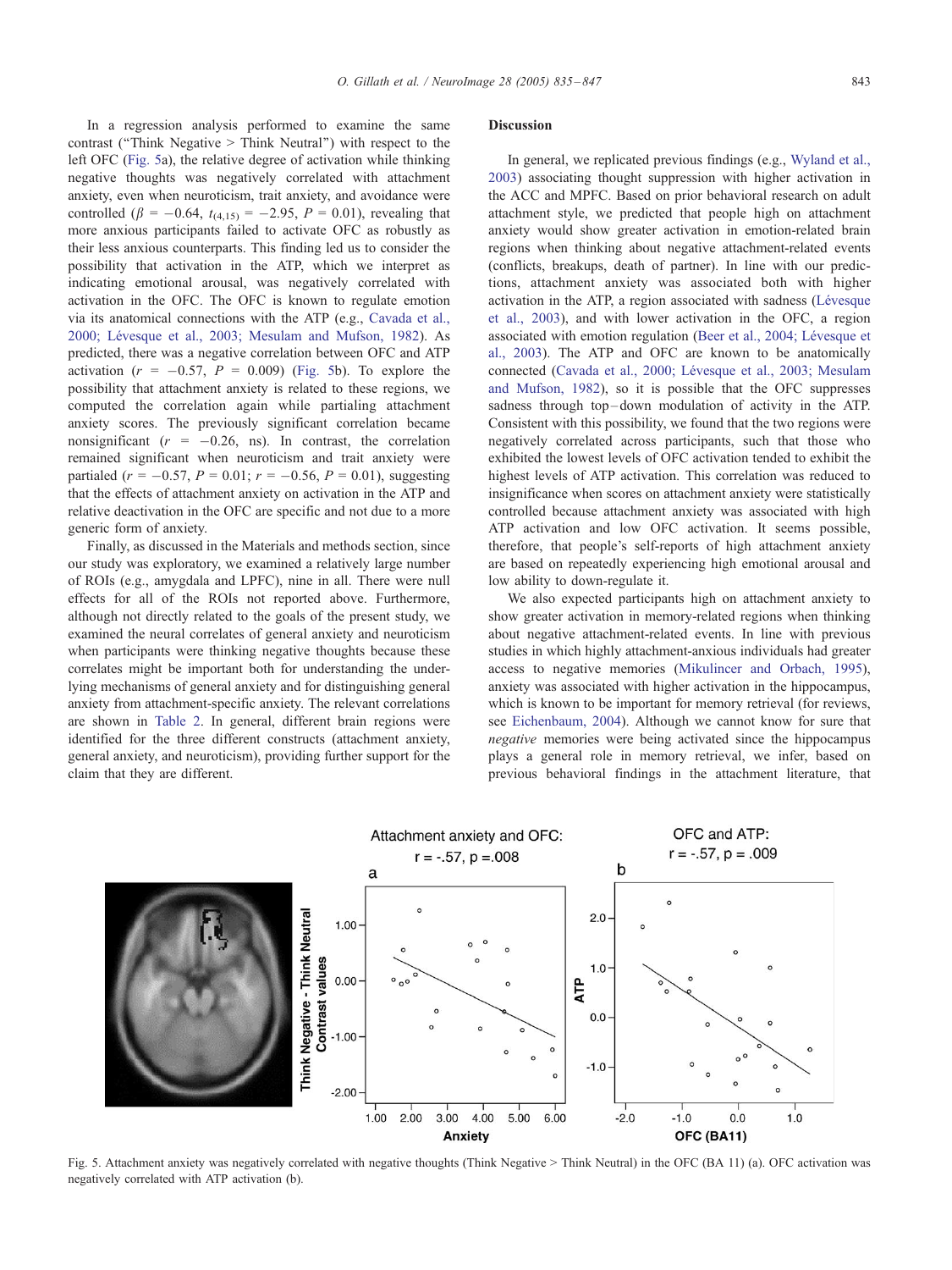<span id="page-9-0"></span>Table 2

Whole-brain contrasts of interest that are correlated with neuroticism or general anxiety

| Region                                                                                                                            | $\sim$ BA | Coordinates of $P$<br>peak activity | value  | t    | r    |  |  |  |  |  |
|-----------------------------------------------------------------------------------------------------------------------------------|-----------|-------------------------------------|--------|------|------|--|--|--|--|--|
| (A) Regions in which the difference in activation between Think Negative<br>and Think Neutral was correlated with general anxiety |           |                                     |        |      |      |  |  |  |  |  |
| R parahippocampal<br>gyrus <sup>a</sup>                                                                                           | 37        | $32 - 522$                          | 0.001  | 3.56 | 0.64 |  |  |  |  |  |
| R caudate $(tail)^a$                                                                                                              |           | $20 - 4214$                         | 0.001  | 3.52 | 0.64 |  |  |  |  |  |
| L visual association<br>cortex <sup>a</sup>                                                                                       | 31/18     | $-20 - 7218$                        | 0.002  | 3.24 | 0.61 |  |  |  |  |  |
| R lateral orbitofrontal<br>cortex <sup>a</sup>                                                                                    | 11        | $3646 - 12$                         | 0.004  | 2.99 | 0.58 |  |  |  |  |  |
| (B) Regions in which the difference in activation between Think Negative<br>and Think Neutral was correlated with neuroticism     |           |                                     |        |      |      |  |  |  |  |  |
| R parahippocampal gyrus                                                                                                           | 19/39     | $32 - 522$                          | 0.002  | 3.24 | 0.61 |  |  |  |  |  |
| R parahippocampal gyrus,<br>precuneus                                                                                             | 30        | $18 - 428$                          | 0.003  | 3.06 | 0.58 |  |  |  |  |  |
| R caudate (tail)                                                                                                                  |           | $28 - 4016$                         | 0.003  | 3.16 | 0.60 |  |  |  |  |  |
| R posterior cingulate<br>gyrus                                                                                                    | 31        | $22 - 2842$                         | 0.003  | 3.05 | 0.58 |  |  |  |  |  |
| R lateral orbitofrontal<br>cortex                                                                                                 | 11        | $3846 - 12$                         | 0.0001 | 4.96 | 0.76 |  |  |  |  |  |
| L lateral orbitofrontal<br>cortex                                                                                                 | 11/47     | $-4038 - 16$                        | 0.002  | 3.37 | 0.62 |  |  |  |  |  |
| R inferior frontal gyrus,<br>orbital                                                                                              | 47        | $3638 - 6$                          | 0.0001 | 4.18 | 0.70 |  |  |  |  |  |
| L inferior frontal gyrus,<br>orbital                                                                                              | 47        | $-42,40-8$                          | 0.001  | 3.61 | 0.65 |  |  |  |  |  |
| L inferior frontal gyrus,<br>orbital                                                                                              | 47        | $-5034 - 4$                         | 0.001  | 3.48 | 0.63 |  |  |  |  |  |
| R rostrolateral prefrontal<br>cortex                                                                                              | 10        | 36 50 8                             | 0.0001 | 3.96 | 0.68 |  |  |  |  |  |
| L rostrolateral prefrontal<br>cortex                                                                                              | 10        | $-2650 - 4$                         | 0.0001 | 4.33 | 0.71 |  |  |  |  |  |
| L rostrolateral prefrontal<br>cortex                                                                                              | 10        | $-24506$                            | 0.001  | 3.78 | 0.67 |  |  |  |  |  |
| L medial orbitofrontal<br>cortex                                                                                                  | 10        | $-458-6$                            | 0.001  | 3.63 | 0.65 |  |  |  |  |  |
| R superior/middle frontal<br>gyrus                                                                                                | 6         | 32 28 58                            | 0.002  | 3.25 | 0.61 |  |  |  |  |  |
| L anterior insula                                                                                                                 |           | $-222616$                           | 0.001  | 3.76 | 0.66 |  |  |  |  |  |

<sup>a</sup> Regression analyses were conducted using a statistical threshold of  $P \leq 0.005$ , uncorrected.

activation in the hippocampus while thinking about negative social experiences was related to recalling negative memories. This inference should be tested more rigorously in future studies.

Finally, anxiety was associated with activation in the dorsal ACC, a region that has been associated with the subjective distress of physical pain ([Rainville et al., 1997\)](#page-12-0), social rejection ([Eisen](#page-11-0)berger et al., 2003), and neuroticism ([Eisenberger and Lieberman,](#page-11-0) 2004; Eisenberger et al., in press). It has also been associated with performance monitoring and detection of mental conflict ([Bush et](#page-10-0) al., 2000). In our study, one region in dACC  $[-4, 24, 20]$  was positively correlated with anxiety during negative thoughts, whereas another region in  $dACC$   $[-14, 20, 24]$  was activated in general when participants were asked not to think about a particular topic. Activation in this latter region was uncorrelated with anxiety. Further investigations are needed to determine the significance of these two distinct regions in dACC. Taken together, our results provide further support for the idea that anxious

individuals experience negative emotions intensely, have greater access to a web of negative memories, and find it difficult to suppress negative feelings. This higher activation and greater memory accessibility may be one reason for their inability to inhibit the spread of activation across negative thoughts, memories, and feelings.

Also based on behavioral research on adult attachment style, we expected avoidant people to use a somewhat different strategy for "not thinking" as compared with non-avoidant people. In line with this expectation, we found that more avoidant people maintained stable levels of activation in regions where less avoidant people showed greater deactivation when not thinking about particular scenarios. The decreases in the SCC and LPFC (BA 9) among the less avoidant participants resembled the regional decreases in blood flow noticed in other prefrontal regions in previous studies and labeled "task-induced deactivation" ([Binder et al., 1999;](#page-10-0) Mazoyer et al., 2001; Shulman et al., 1997).

[Hester et al. \(2004\)](#page-11-0) suggested that deactivation in the left medial frontal gyrus (BA 9) is related to successful inhibition in a task requiring inhibition. Furthermore, successful inhibition involves both activation of task-relevant areas and deactivation of task-irrelevant ones ([Hester et al., 2004\)](#page-11-0). In the Hester et al. study, when cues signaled a forthcoming need for cognitive control (inhibition of a response), increased activation occurred in frontal, parietal, and cingulate regions (such as the dorsal ACC), and deactivation occurred in regions not required for cognitive control. Such deactivation occurred in the left medial frontal gyrus (but also in the left insula, caudate, and precuneus/posterior cingulate). The left medial frontal region was also significantly deactivated when [Hester et al. \(2004\)](#page-11-0) compared the cue period prior to successful inhibitions with the cue period prior to failures. In other words, failure to decrease activation in the left medial frontal region in concert with ''attentional'' increases in other areas was directly related to poor performance. Hester et al. suggested that cueing provided an opportunity for top – down control to decrease the resources devoted to monitoring internal states ([Gusnard and](#page-11-0) Raichle, 2001; Gusnard et al., 2001; Raichle et al., 2001), while at the same time increasing attentional resources devoted to processing external stimuli. In our study, this kind of coordinated process, although occurring in different brain regions (SCC and LPFC), was evident only among non-avoidant participants.

Since the LPFC is involved in the integration of emotion and cognition, and in the regulation of emotion ([Gray et al., 2002;](#page-11-0) Lévesque et al., 2004), including emotions related to approach or withdrawal ([Davidson, 1995; Harmon-Jones and Sigelman, 2001\)](#page-11-0), it makes sense that the contrasts between ''Don't Think Relationship – Think Relationship'' and ''Don't Think Negative –Think Negative'' resulted in differential avoidance-related deactivation in the LPFC, whereas more general, less specifically emotional, contrasts produced avoidance-related differences in the SCC. In both cases, more avoidant individuals showed less differential deactivation during suppression, but the regions in which the difference occurred differed somewhat based on what was being suppressed.

Our finding that more avoidant people failed to fully deactivate certain regions while suppressing thoughts and emotions seems compatible with previous finding from behavioral studies (e.g., [Mikulincer et al., 2000, 2004\)](#page-11-0). In those studies, avoidant people failed to maintain suppression when a cognitive load was added to a suppression task, something that did not happen with less avoidant people. Future imaging studies could determine what happens in the brain when avoidant people become unable to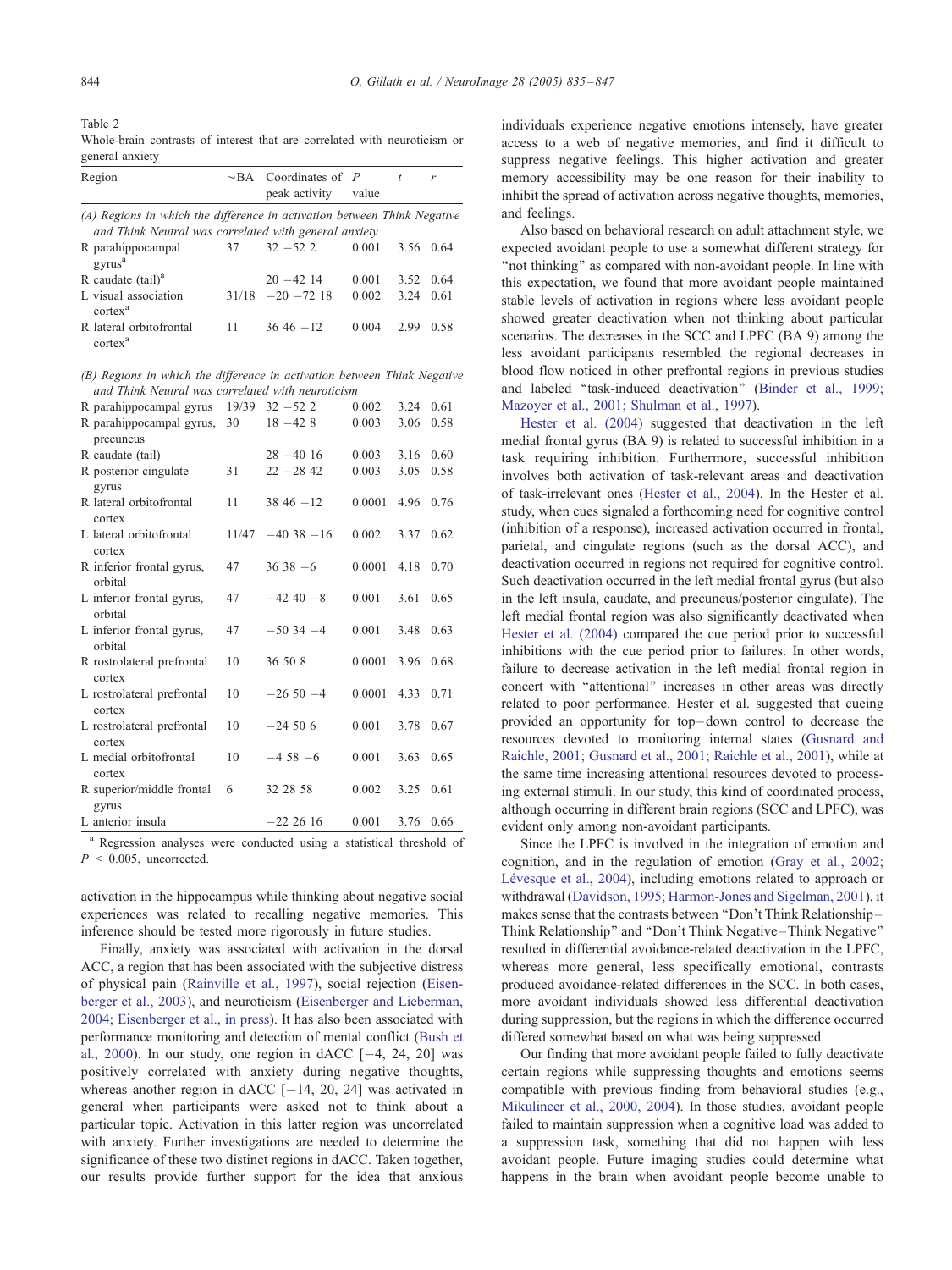<span id="page-10-0"></span>suppress certain mental contents while operating under a cognitive load and whether the failure to deactivate regions that are directly related to the suppression task is related to the disruptive effects of the load.

Although preliminary, our study yielded promising results. The questions under investigation are rooted in a well-established theory, and the experimental procedures employed have been used in previous cognitive and behavioral experiments. Moreover, the inclusion of individual differences enabled us to look beyond seemingly general processes that are likely to be clouded by such differences. For example, another interpretation of [Eugene et al.'s](#page-11-0) (2003) study, described in the introduction, is that their first group of participants included a relatively high proportion of anxious individuals, whereas their second group included a relatively high proportion of avoidant individuals. Many supposedly general mental processes documented by social cognition researchers have turned out to be moderated by attachment style (for a review, see [Mikulincer and Shaver, 2005\)](#page-11-0). Using brain imaging techniques to study such social cognitive processes as they are moderated by attachment style should reveal where and how the differences arise. This new methodology may clarify individual differences that could previously be studied only behaviorally or via self-reports and interviews.

Although we view this study as encouraging, it is important to consider some of its limitations. First, we studied only women to eliminate gender-related variance in the issues under investigation. Second, our sample size was small for an individual-differences study, and we therefore included relatively extreme scorers on the attachment scales. While doing this, we discovered that it was easier to recruit secure and anxious participants for a study of "close relationships and the brain" than to recruit avoidant participants. We ended up excluding many secure and anxious volunteers while working hard to attract avoidant ones. This might have been related to our requirement that participants be involved in a serious long-term relationship, which many avoidant college students are not. Whatever the reasons, we were able to represent the anxiety dimension of attachment style more completely than the avoidance dimension, making it possible that more or clearer findings related to avoidance will be obtained in future studies with larger, more representative samples. This is especially important in light of the liberal threshold ( $P < 0.005$ ) we used for identifying the differences between avoidant and non-avoidant participants.

We were not able to include all relevant control conditions in our experiment. Inclusion of a non-attachment-related negative emotion condition will be important in future studies because we cannot yet be sure how many of our findings can be attributed to attachment-related negative emotions alone and how many might be replicated when we include non-attachment-related stimuli and situations. Finally, it is difficult to infer, based on our findings, what psychological process is associated with ATP activation. Although some investigators have linked ATP activation to affective processing, as we are inclined to do here, others have linked it to semantic processing (e.g., [Noppeney and Price, 2002;](#page-12-0) Vandenberghe et al., 2002). Thus, further investigation of the ATP activations in relation to attachment anxiety is necessary.

# Conclusion

Despite these limitations, the study revealed associations between self-reported attachment style and brain activation in regions associated with emotion, memory, and emotion regulation. The results fit well with other neuroscientific studies of emotion regulation (e.g., [Ochsner and Gross, 2004\)](#page-12-0), which suggests that emotional processes are modulated by top – down control from the OFC and PFC and bottom – up processes in the anterior temporal pole and hippocampus. Our findings indicate that individual differences play an important role in emotion regulation, suggesting that future studies should include relevant individual-difference measures. Many psychological processes related to people's immersion in a social environment are likely to be moderated by such individual differences.

#### References

- Adolphs, R., 2004. Processing of emotional and social information by the human amygdala. In: Gazzaniga, M.S. (Ed.), Cogn. Neurosci., vol. III,  $3rd$  ed. MIT Press, Cambridge, MA, pp.  $1017 - 1031$ .
- Ainsworth, M.D.S., Blehar, M.C., Waters, E., Wall, S., 1978. Patterns of Attachment: Assessed in the Strange Situation and at Home. Erlbaum, Hillsdale, NJ.
- Anderson, M.C., Ochsner, K.N., Kuhl, B., Cooper, J., Robertson, E., Gabrieli, S.W., Glover, G.H., Gabrieli, J.D., 2004. Neural systems underlying the suppression of unwanted memories. Science 303 (5655),  $232 - 235$ .
- Beauregard, M., Levesque, J., Bourgouin, P., 2001. Neural correlates of conscious self-regulation of emotion. J. Neurosci. 21,  $1-6$ .
- Beer, J.S., Shimamura, A.P., Knight, R.T., 2004. Frontal lobe contribution to executive control of cognitive and social behavior. In: Gazzaniga, M.S. (Ed.), Cogn. Neurosci., vol. III, 3rd ed. MIT Press, Cambridge, MA, pp. 1091 – 1104.
- Benet-Martinez, V., John, O.P., 1998. Los cinco grandes across cultures and ethnic groups: multitrait multimethod analysis of the Big Five in Spanish and English. J. Pers. Soc. Psychol. 75, 729 – 750.
- Binder, J.R., Frost, J.A., Hammeke, T.A., Bellgowan, P.S.F., Rao, S.M., Cox, R.W., 1999. Conceptual processing during the conscious resting state: a functional MRI study. J. Cogn. Neurosci. 11, 80-93.
- Blair, R.J., Morris, J.S., Frith, C.D., Perrett, D.I., Dolan, R.J., 1999. Dissociable neural responses to facial expressions of sadness and anger. Brain 122, 883 – 893.
- Botvinick, M.M., Cohen, J.D., Carter, C.S., 2004. Conflict monitoring and anterior cingulate cortex: an update. Trends Cogn. Sci. 8, 539 – 546.
- Bowlby, J., 1969/1982. Attachment, 2nd ed. Attachment and Loss, vol. 1. Basic Books, New York.
- Bowlby, J., 1973. Separation: anxiety and anger. Attachment and Loss, vol. 2. Basic Books, New York.
- Bowlby, J., 1980. Sadness and depression. Attachment and Loss, vol. 3. Basic Books, New York.
- Brennan, K.A., Clark, C.L., Shaver, P.R., 1998. Self-report measurement of adult romantic attachment: an integrative overview. In: Simpson, J.A., Rholes, W.S. (Eds.), Attachment Theory and Close Relationships. Guilford Press, New York, pp. 46-76.
- Brett, M., Anton, J.L., Valabregue, R., Poline, J.B. 2002. Region of interest analysis using an SPM toolbox. Abstract presented at the 8th International Conference on Functional Mapping of the Human Brain, June 2-6, 2002, Sendai, Japan. Available on CD-ROM in Neuro-Image, Vol. 16, No. 2.
- Buchel, C., Friston, K.J., 1997. Modulation of connectivity in visual pathways by attention: cortical interactions evaluated with structural equation modeling and fMRI. Cereb. Cortex 7 (8), 768-778.
- Bush, G., Luu, P., Posner, M.I., 2000. Cognitive and emotional influences in anterior cingulate cortex. Trends Cogn. Sci. 4, 215 – 222.
- Carpenter, E.M., Kirkpatrick, L.A., 1996. Attachment style and presence of a romantic partner as moderators of psychophysiological responses to a stressful laboratory situation. Pers. Relat. 3, 351-367.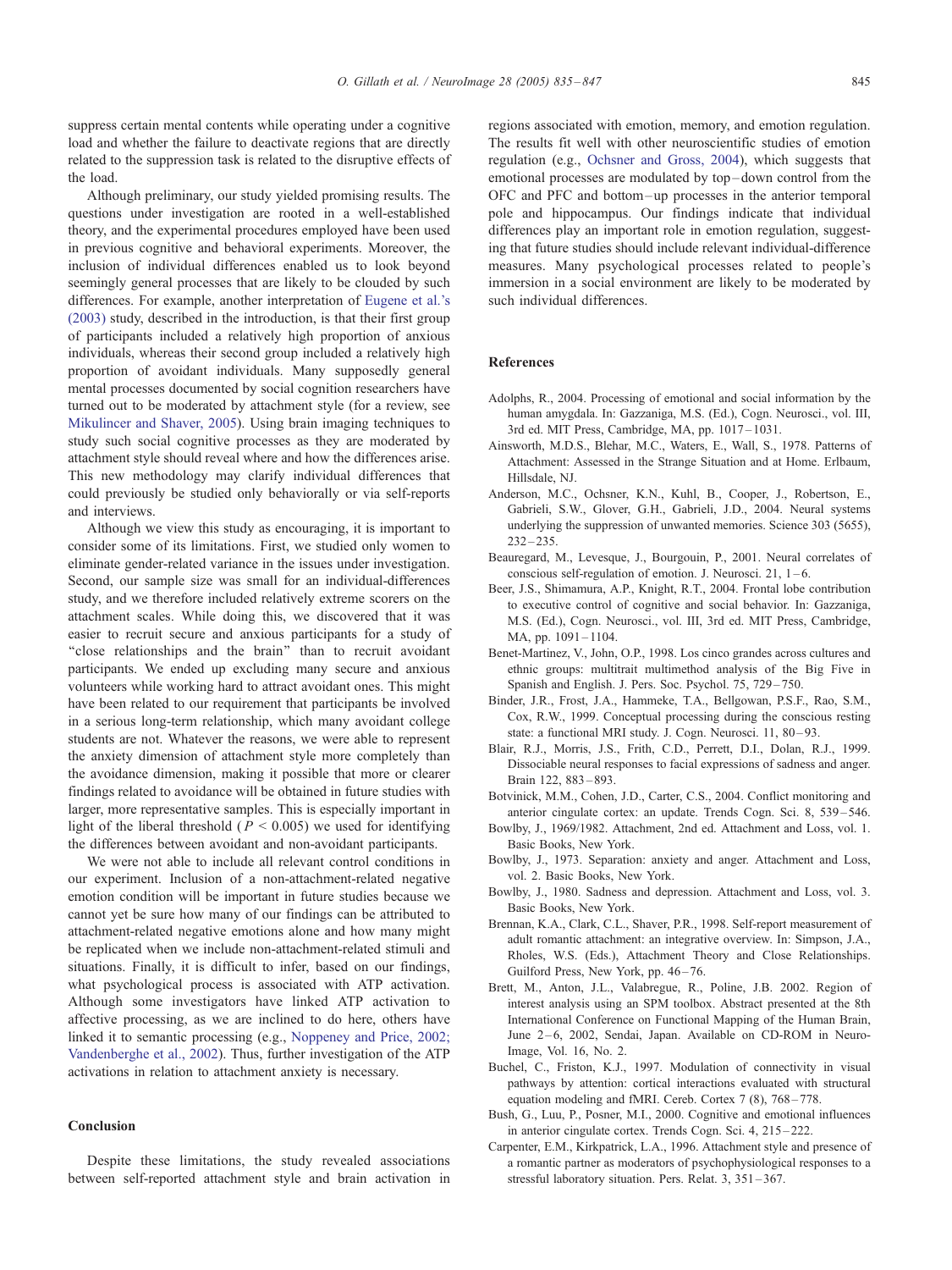- <span id="page-11-0"></span>Cassidy, J., Kobak, R., 1988. Avoidance and its relation to other defensive processes. In: Belsky, J., Nezworski, T. (Eds.), Clinical Implications of Attachment. Erlbaum, Hillsdale, NJ, pp. 300 – 326.
- Calarge, C., Andreasen, N.C., O'Leary, D.S., 2003. Visualizing how one brain understands another: a PET study of theory of mind. Am. J. Psychiatry 160, 1954 – 1964.
- Cavada, C., Compañy, T., Tejedor, J., Cruz-Rizzolo1, R.J., Reinoso-Suárez, F., 2000. The anatomical connections of the macaque monkey orbitofrontal cortex: a review. Cereb. Cortex 10, 220 – 242.
- Cohen, M.X., Shaver, P.R., 2004. Avoidant attachment and hemispheric lateralisation of the processing of attachment- and emotion-related words. Cogn. Emot. 18, 799 – 813.
- Cohen, N.J., Ryan, J., Hunt, C., Romine, L., Wszalek, T., Nash, C., 1999. Hippocampal system and declarative (relational) memory: summarizing the data from functional neuroimaging studies. Hippocampus 9, 83 – 98.
- Cocosco, C.A., Kollokian, V., Kwan, R.K.S., Evans, A.C., 1997. Brainweb: online interface to a 3D MRI simulated brain database. NeuroImage 5, 425.
- Davidson, R.J., 1995. Cerebral asymmetry, emotion, and affective style. In: Davidson, R.J., Hugdahl, K. (eds.), MIT Press, Cambridge, MA, pp. 361 – 387.
- Dawson, G., Ashman, S.B., Hessl, D., Spieker, S., Frey, K., Panagiotides, H., Embry, L., 2001. Autonomic and brain electrical activity in securely- and insecurely-attached infants of depressed mothers. Infant Behav. Dev. 24, 135 – 149.
- Diamond, L.M., 2001. Contributions of psychophysiology to research on adult attachment: review and recommendations. Pers. Soc. Psychol. Rev. 5, 276 – 295.
- Dolan, R.J., Lane, R., Chua, P., Fletcher, P., 2000. Dissociable temporal lobe activations during emotional episodic memory retrieval. Neuro-Image 11, 203 – 209.
- Drevets, W.C., 2000. Neuroimaging studies of mood disorders. Biol. Psychiatry 48, 813 – 829.
- Eichenbaum, H., 2004. An information processing framework for memory representation by the hippocampus. In: Gazzaniga, M.S. (Ed.), Cogn. Neurosci., vol. III, 3rd ed. MIT Press, Cambridge, MA, pp. 679–690.
- Eisenberger, N.I., Lieberman, M.D., 2004. Why rejection hurts: a common neural alarm system for physical and social pain. Trends Cogn. Sci. 8,  $294 - 300.$
- Eisenberger, N.I., Lieberman, M.D., Williams, K.D., 2003. Does rejection hurt? An FMRI study of social exclusion. Science 302, 290-292.
- Eisenberger, N.I., Lieberman, M.D., Satpute, A.B., in press. Personality from a controlled processing perspective: an fMRI study of neuroticism, extraversion, and self-consciousness. Cogn. Affect. Behav. Neurosci.
- Eugene, F., Lévesque, J., Mensour, B., Leroux, J.M., Beaudoin, G., Bourgouin, P., Beauregard, M., 2003. The impact of individual differences on the neural circuitry underlying sadness. NeuroImage 19 (2 Pt. 1), 354 – 364.
- Feeney, B.C., Kirkpatrick, L.A., 1996. Effects of adult attachment and presence of romantic partners on physiological responses to stress. J. Pers. Soc. Psychol. 70, 255 – 270.
- Fraley, R.C., Shaver, P.R., 1997. Adult attachment and the suppression of unwanted thoughts. J. Pers. Soc. Psychol. 73, 1080-1091.
- Fraley, R.C., Spieker, S.J., 2003. Are infant attachment patterns continuously or categorically distributed? A taxometric analysis of strange situation behavior. Dev. Psychol. 39, 387 – 404.
- Gray, J.R., Braver, T.S., Raichle, M.E., 2002. Integration of emotion and cognition in the lateral prefrontal cortex. Proc. Natl. Acad. Sci. 99, 4115 – 4120.
- Gusnard, D.A., Raichle, M.E., 2001. Searching for a baseline: functional imaging and the resting human brain. Nat. Rev., Neurosci. 2, 685 – 694.
- Gusnard, D.A., Akbudak, E., Shulman, G.L., Raichle, M.E., 2001. Medial prefrontal cortex and self-referential mental activity: relation to a default mode of brain function. Proc. Natl. Acad. Sci. U. S. A. 98, 4259 – 4264.
- Hare, T.A., Tottenham, N., Davidson, M.C., Glover, G.H., Casey, B.J., 2005. Contributions of amygdala and striatal activity in emotion regulation. Biol. Psychiatry 57, 624 – 632.
- Harmon-Jones, E., Sigelman, J., 2001. State anger and prefrontal brain activity: evidence that insult-related relative left prefrontal activation is associated with experienced anger and aggression. J. Pers. Soc. Psychol. 80, 797 – 803.
- Hester, R.L., Murphy, K., Foxe, J.J., Foxe, D.M., Javitt, D.C., Garavan, H., 2004. Predicting success: patterns of cortical activation and deactivation prior to response inhibition. J. Cogn. Neurosci. 16, 776-785.
- Hofer, M.A., 2003. The emerging neurobiology of attachment and separation: how parents shape their infant's brain and behavior. In: Coates, S., Rosenthal, W.J.L., Schechter, D.S. (Eds.), September 11: Trauma and Human Bonds. Analytic Press, Hillsdale, NJ, pp. 191 – 209.
- Johnson, S.C., Baxter, L.C., Wilder, L.S., Pipe, J.G., Heiserman, J.E., Prigatano, G.P., 2002. Neural correlates of self-reflection. Brain 125, 1808 – 1814.
- Kelley, W.M., Macrae, C.N., Wyland, C.L., Caglar, S., Inati, S., Heatherton, T.F., 2002. Finding the self? An event-related fMRI study. J. Cogn. Neurosci. 14, 785 – 794.
- Lévesque, J., Eugene, F., Joanette, Y., Paquette, V., Mensour, B., Beaudoin, G., Leroux, J.M., Bourgouin, P., Beauregard, M., 2003. Neural circuitry underlying voluntary suppression of sadness. Biol. Psychiatry 53, 502 – 510.
- Lévesque, J., Joanette, Y., Mensour, B., Beaudoin, G., Leroux, J.M., Bourgouin, P., Beauregard, M., 2004. Neural basis of emotional selfregulation in childhood. Neuroscience 129, 361 – 369.
- Maguire, E.A., Frith, C.D., 2003. Aging affects the engagement of the hippocampus during autobiographical memory retrieval. Brain 126, 1511 – 1523.
- Mazoyer, B., Zago, L., Mellet, E., Bricogne, S., Etard, O., Houde, O., Crivello, F., Joliot, M., Petit, L., Tzourio-Mazoyer, N., 2001. Cortical networks for working memory and executive functions sustain the conscious resting state in man. Brain Res. Bull. 54,  $287 - 298$
- Mesulam, M.M., Mufson, E.J., 1982. Insula of the old world monkey: architectonics in the insulo-orbital temporal component of the paralimbic brain. J. Comp. Neurol. 212, 1-22.
- Mikulincer, M., 1998. Adult attachment style and affect regulation: strategic variations in self-appraisals. J. Pers. Soc. Psychol. 75, 420–435.
- Mikulincer, M., Florian, V., 2000. Exploring individual differences in reactions to mortality salience: does attachment style regulate terror management mechanisms? J. Pers. Soc. Psychol. 79, 260-273.
- Mikulincer, M., Orbach, I., 1995. Attachment styles and repressive defensiveness: the accessibility and architecture of affective memories. J. Pers. Soc. Psychol. 68, 917 – 925.
- Mikulincer, M., Shaver, P.R., 2003. The attachment behavioral system in adulthood: activation, psychodynamics, and interpersonal processes. In: Zanna, M.P. (Ed.), Adv. Exp. Soc. Psychol., vol. 35. Academic Press, San Diego, pp. 53 – 152.
- Mikulincer, M., Shaver, P.R., 2004. Security-based self-representations in adulthood: contents and processes. In: Rholes, W.S., Simpson, J.A. (Eds.), Adult Attachment: Theory, Research, and Clinical Implications. Guilford Press, New York, pp. 159 – 195.
- Mikulincer, M., Shaver, P.R., 2005. Mental representations of attachment security: theoretical foundation for a positive social psychology. In: Baldwin, M.W. (Ed.), Interpersonal Cognition. Guilford Press, New York, pp. 233-266.
- Mikulincer, M., Birnbaum, G., Woddis, D., Nachmias, O., 2000. Stress and accessibility of proximity-related thoughts: exploring the normative and intraindividual components of attachment theory. J. Pers. Soc. Psychol. 78, 509 – 523.
- Mikulincer, M., Dolev, T., Shaver, P.R., 2004. Attachment-related strategies during thought-suppression: ironic rebounds and vulnerable selfrepresentations. J. Pers. Soc. Psychol. 87, 940 – 956.
- Miller, E.K., Cohen, J.D., 2001. An integrative theory of prefrontal cortex function. Annu. Rev. Neurosci. 24, 167 – 202.